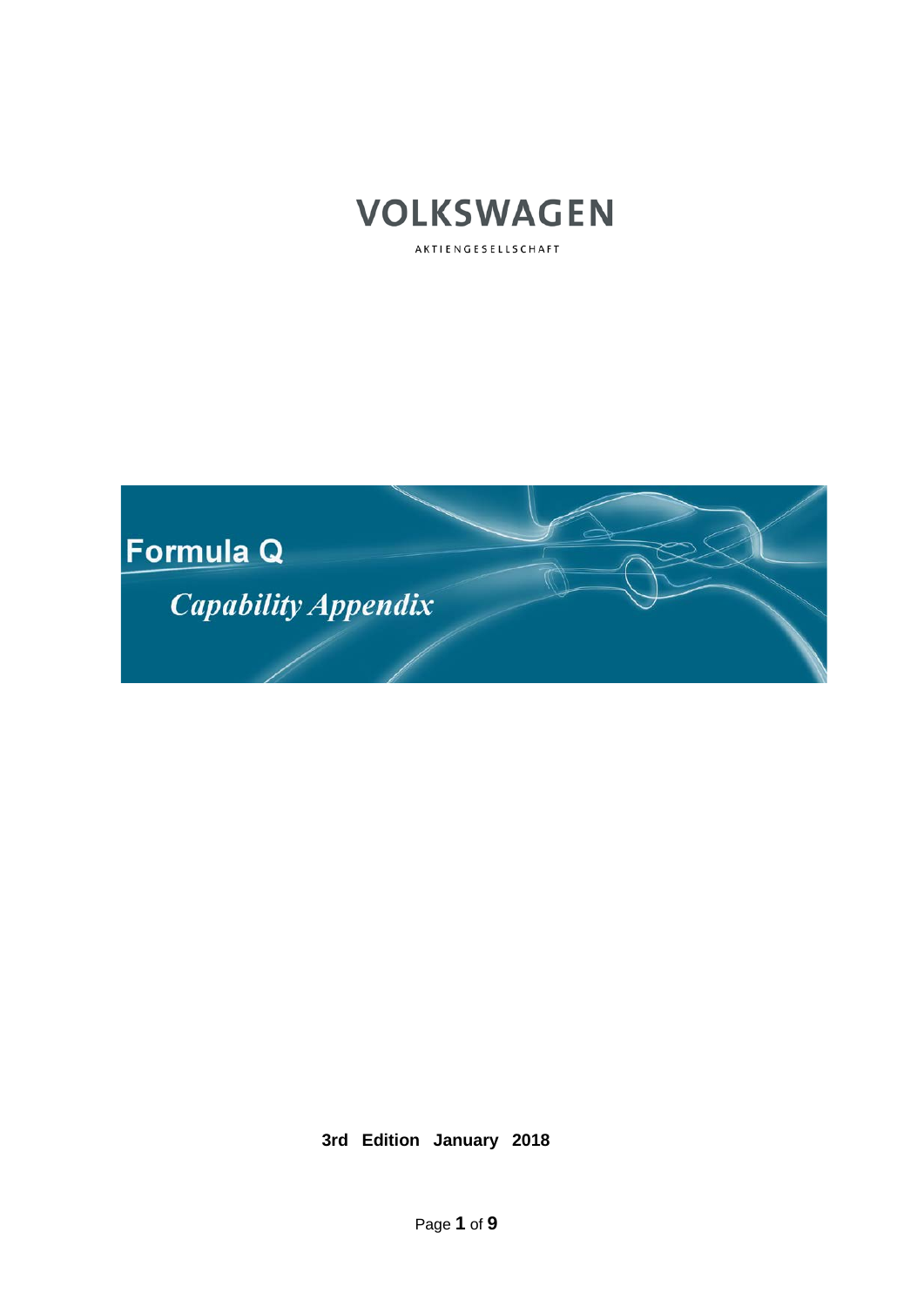- 1. Edition January 2012
- 2. Revised edition June 2015
- 3. Revised edition January 2018

This part of the contract will only be available to suppliers in the current version electronically through the Volkswagen Group Business Platform under [www.vwgroupsupply.com.](http://www.vwgroupsupply.com/)

Up to date valid and binding documents are generally available on the aforementioned Group Business Platform.

The German language edition of the Formel Q Capability is binding.

#### **Property of VOLKSWAGEN AG**

Duplication, usage and distribution are only permitted to suppliers within the Supply Chain of the VOLKSWAGEN Group.

The brochure is copyright protected. All rights are with VOLKSWAGEN AG.

Issued: VOLKSWAGEN AG Group Supplier Quality Assurance Group Quality Supplier Audit Letterbox 1467/0, 38436 Wolfsburg **Germany**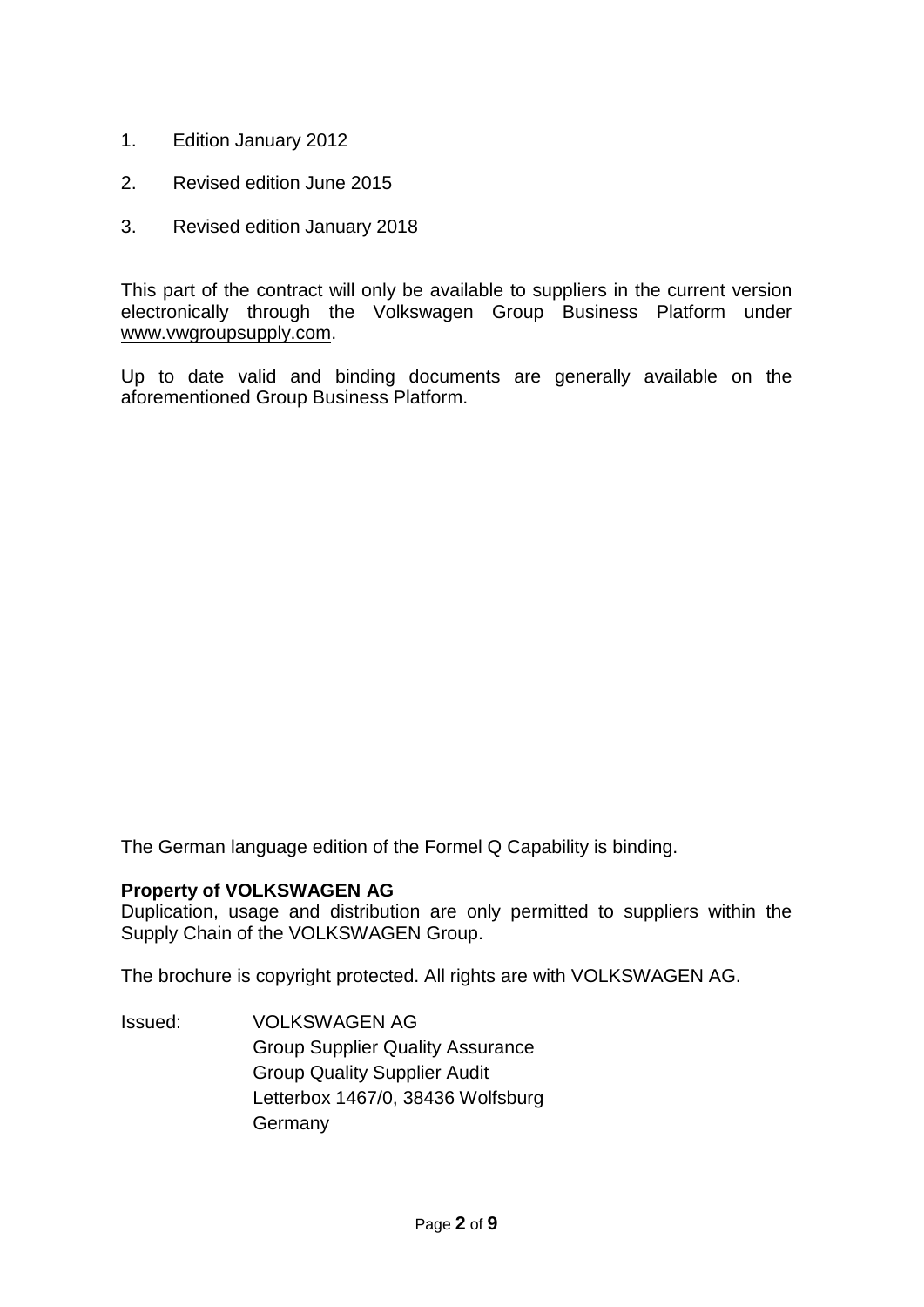### **Contents**

| 1 Supplier Process Audit (VA) and Potential Analysis (POT) -------------------- 4 |  |
|-----------------------------------------------------------------------------------|--|
|                                                                                   |  |
|                                                                                   |  |
|                                                                                   |  |
|                                                                                   |  |
| 2 Additional Formel Q Capability Requirements that exceed VDA 6.3                 |  |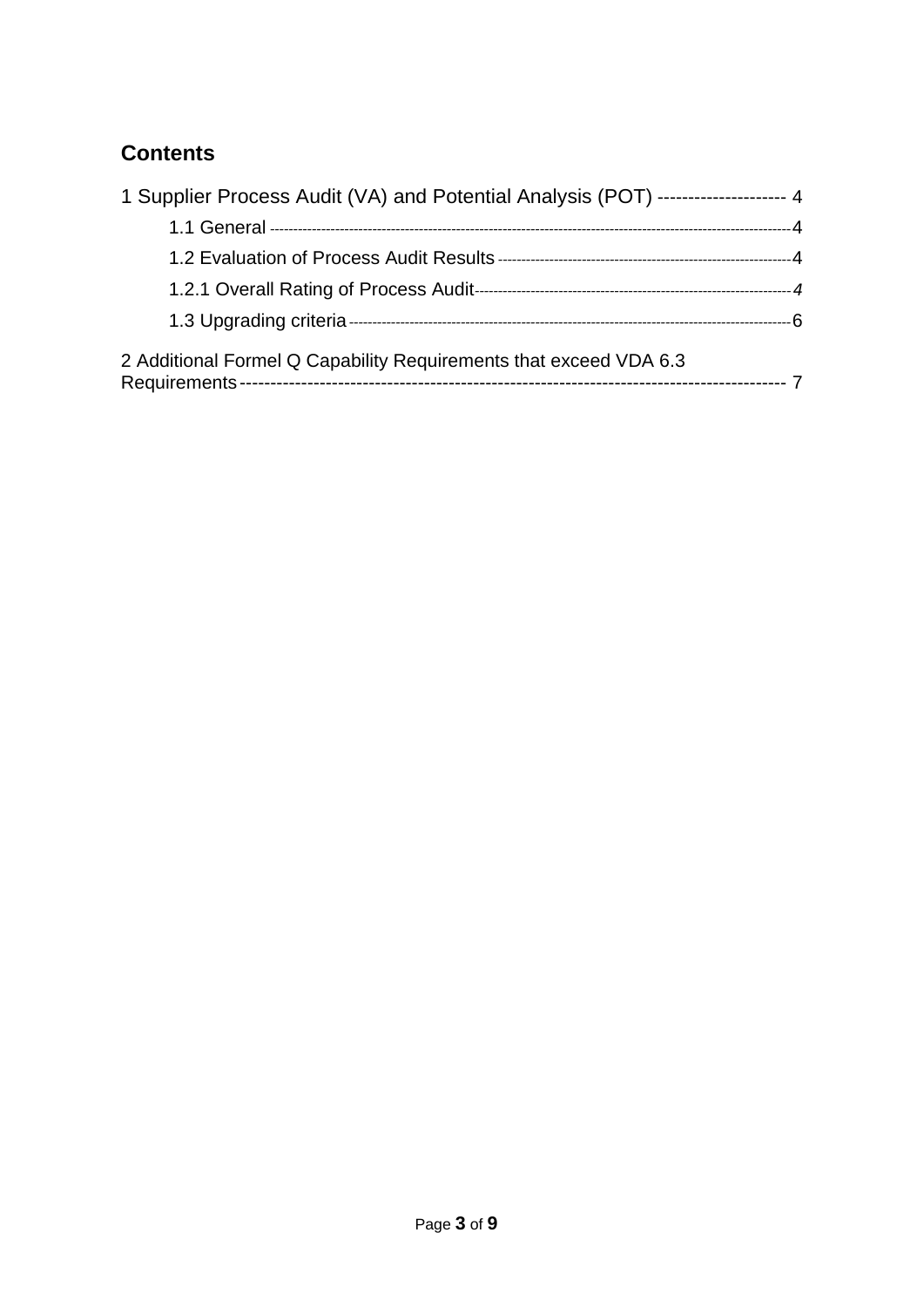# <span id="page-3-0"></span>**1 Supplier Process Audit (VA) and Potential Analysis (POT)**

## **1.1 General**

The Process Audit is used to evaluate the Quality Capability of Suppliers. The Process Audit is conducted according to VDA 6.3, the appropriate Questionnaire Catalogue Potential Analysis (POT) or Process Audit (VA) is used.

For the each question it is defined in point 2 **"Additional requirements of "Formel Q Capability" which go beyond the requirement of VDA 6.3"** are to be taken into account.

### <span id="page-3-1"></span>**1.2 Evaluation of the Process Audit Results**

The Evaluation is described in VDA 6.3 for each Product Group. Additional results from the Product Audit conducted at the same time will be taken into account. The Grading rules must be applied to determine the overall result (per Product Group) for quality capability.

#### <span id="page-3-2"></span>**1.2.1 Overall Rating of Process Audit**

Grading guidelines for Quality Capability with Product Groups EPN are according to VDA 6.3.

#### **Reasons for Grading from A to B, despite grade of fulfilment EG>=90%:**

- At least one Process Element P2-P7 or Process Step E1-En is rated with less than <80%.
- Grade of fulfilment for at least one Sub-element of P6 (EU1-EU7): Process-Input, Operations content, Work Content, Personnel Resources, Material Resources, Efficiency, Process-Output, Transport and Parts Handling is < 80%.
- At least one of the \* questions is rated with 4 points or less.
- At least one of the questions from the Process Audit is rated with 0 points.

Additional guidelines according to Formel Q Capability version 8 for downgrading from A to B, despite grade of fulfilment EG>= 90%.

 A System Certification acc. to either ISO/TS 16949 / IATF 16949 or VDA 6.1 is not available.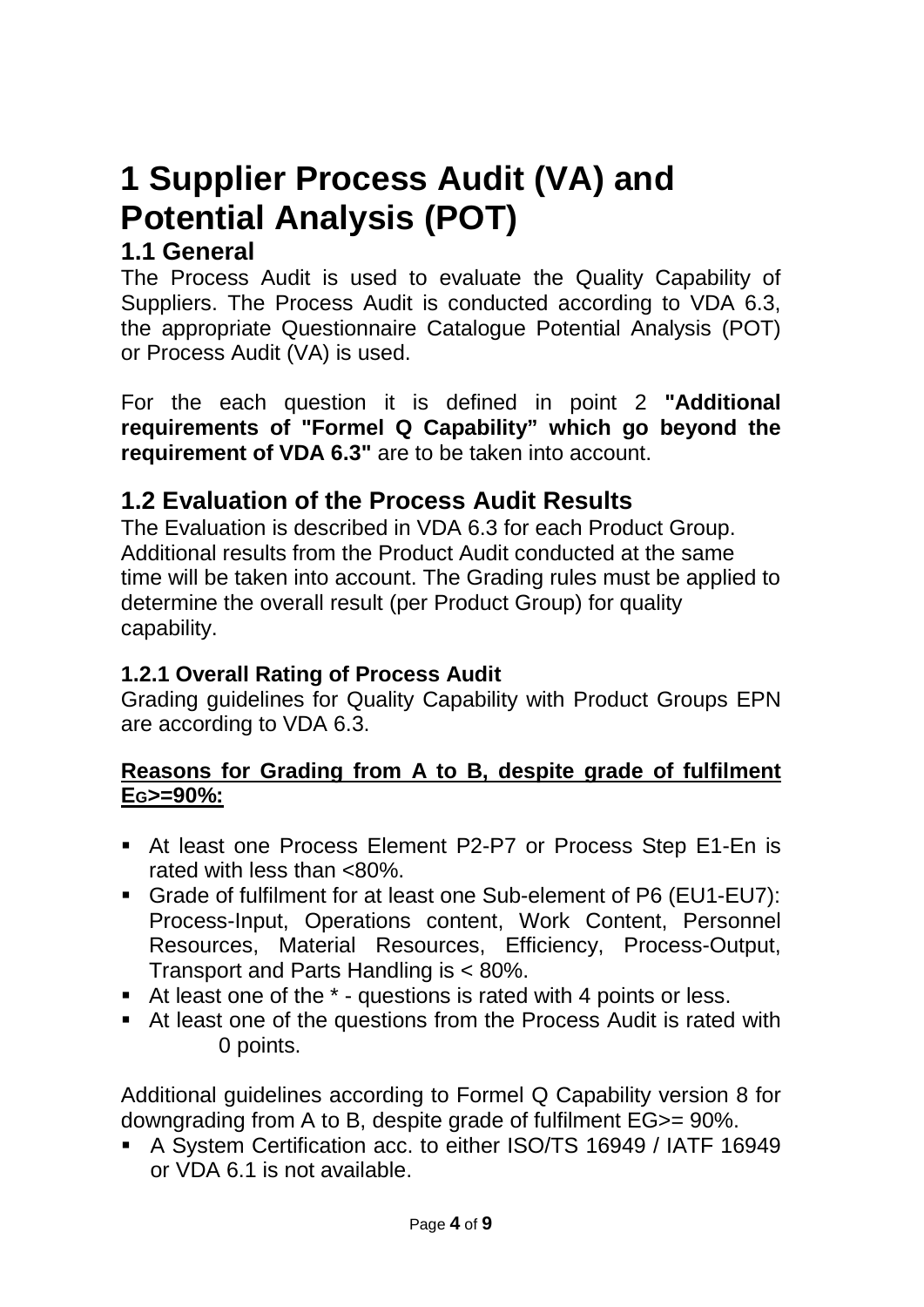- During the Product Audit a B-class fault or a systematic C class fault was identified.
- **Yellow classification of an Applications Review.**
- Risks within the supply chain which will have an impact on the quality of products of the direct supplier to Volkswagen were identified. This will lead to a downgrading of the direct Supplier.

#### **Reasons for Grading to C, despite grade of fulfilment EG>=80%**

- At least one Process Element P5-P7 or Process Step E1-En are rated with a grade of fulfilment <70%.
- At least one \*-question rated with 0 points.

Additional downgrading guidelines according to Formel Q Capability version 8 despite grade of fulfilment EPN >=80%:

- A-class faults or systematic B-class faults were identified during Product Audit.
- Identified Risks within the Supply Chain which will directly impact on the Quality of Products from the Direct Supplier delivered to Volkswagen. This will lead to a downgrading of the Direct Supplier. An indicator for such a risk could be a "red" rating of the Sub-Supplier, e.g. during a Sub-Supplier Audit.
- Red classification of an Applications Review.
- The certification of the QM system (at least according to DIN EN ISO 9001) is not available or has been withdrawn. The certification body must be accredited by an IAF member organization (for example DAkkS).

#### **Reasons for post-audit Grading to C**

- **Implementation of the Improvement Programme refused or not** realised.
- Self Audit with C rating.
- Quality targets of the Customers not achieved within agreed deadlines ("A"-Rating).
- Risks within the Supply Chain identified which will directly impact the Quality of Products from the Direct Supplier delivered to Volkswagen. This will lead to a downgrading of the Direct Supplier. An indicator for such a risk could be a "red" rating of the Sub-Supplier, e.g. during a Sub-Supplier Audit.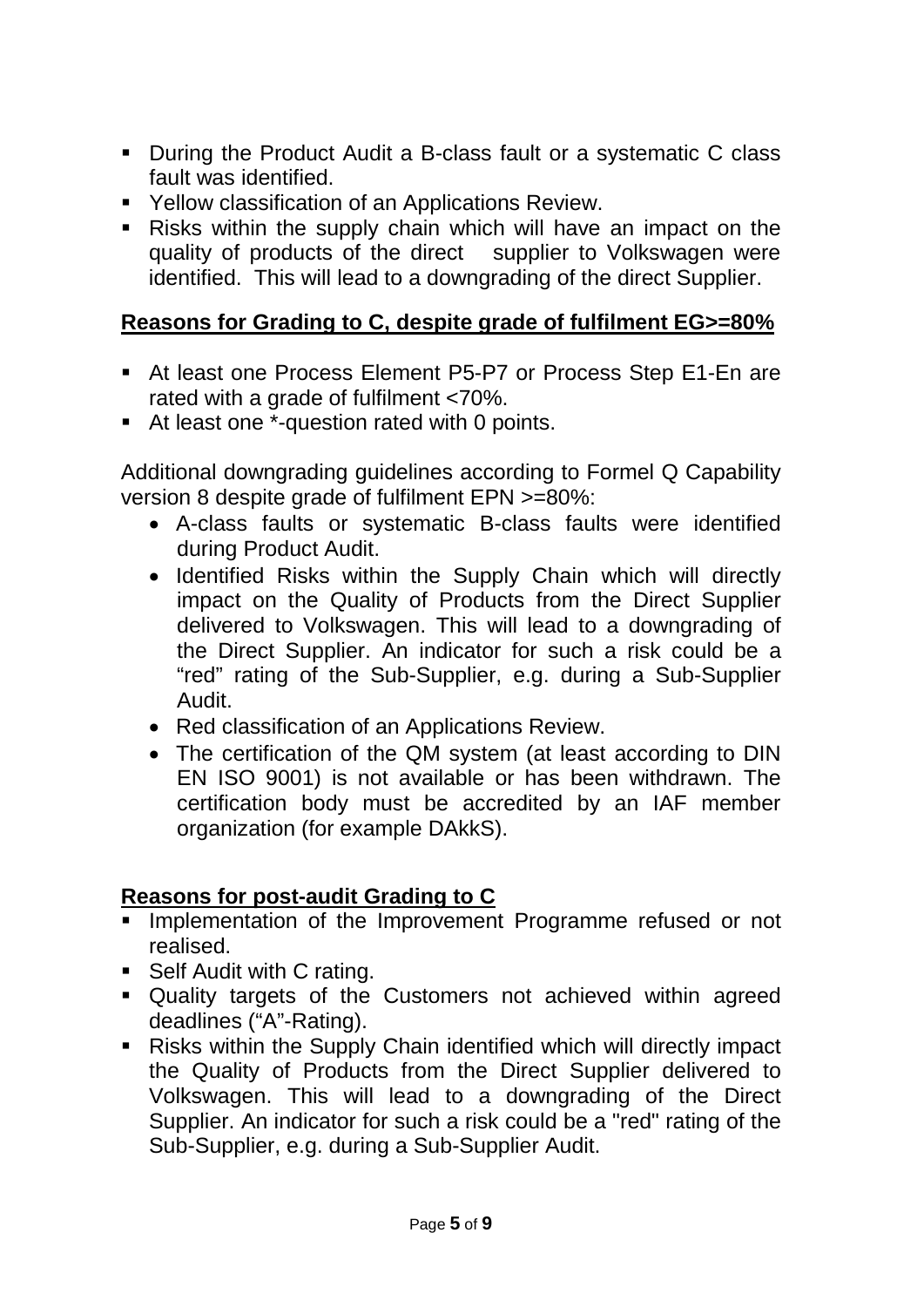- A Supplier can also be rated as "C"-rated after any Audit, if there is a negative rating, or a Special Product Risk identified during a TRL, D/TLD, Problem Analysis, or a visit by a VW-Auditor.
- Access to the factories and all manufacturing steps for the performance of VW supplier audits (e.g., VA, TRL, AR) is denied.
- The certification of the QM system (at least according to DIN EN ISO 9001) is not available or is withdrawn.

The Supplier is informed in writing by the Customer Audit Department about the rating result.

### <span id="page-5-0"></span>**1.3 Upgrading Criteria**

In addition to the "Formula Q Capability", the following upgrading option applies:

A subsequent upgrade from B to A is possible if a Formel Q Capability audit has been graded due to a lack of certification of the QM system according to ISO / TS16949, IATF 16949 or VDA 6.1. If the supplier verifies a corresponding certification of the QM system within a period of nine months, a further upgrade without a new audit can be carried out, provided that the Q performance is positive.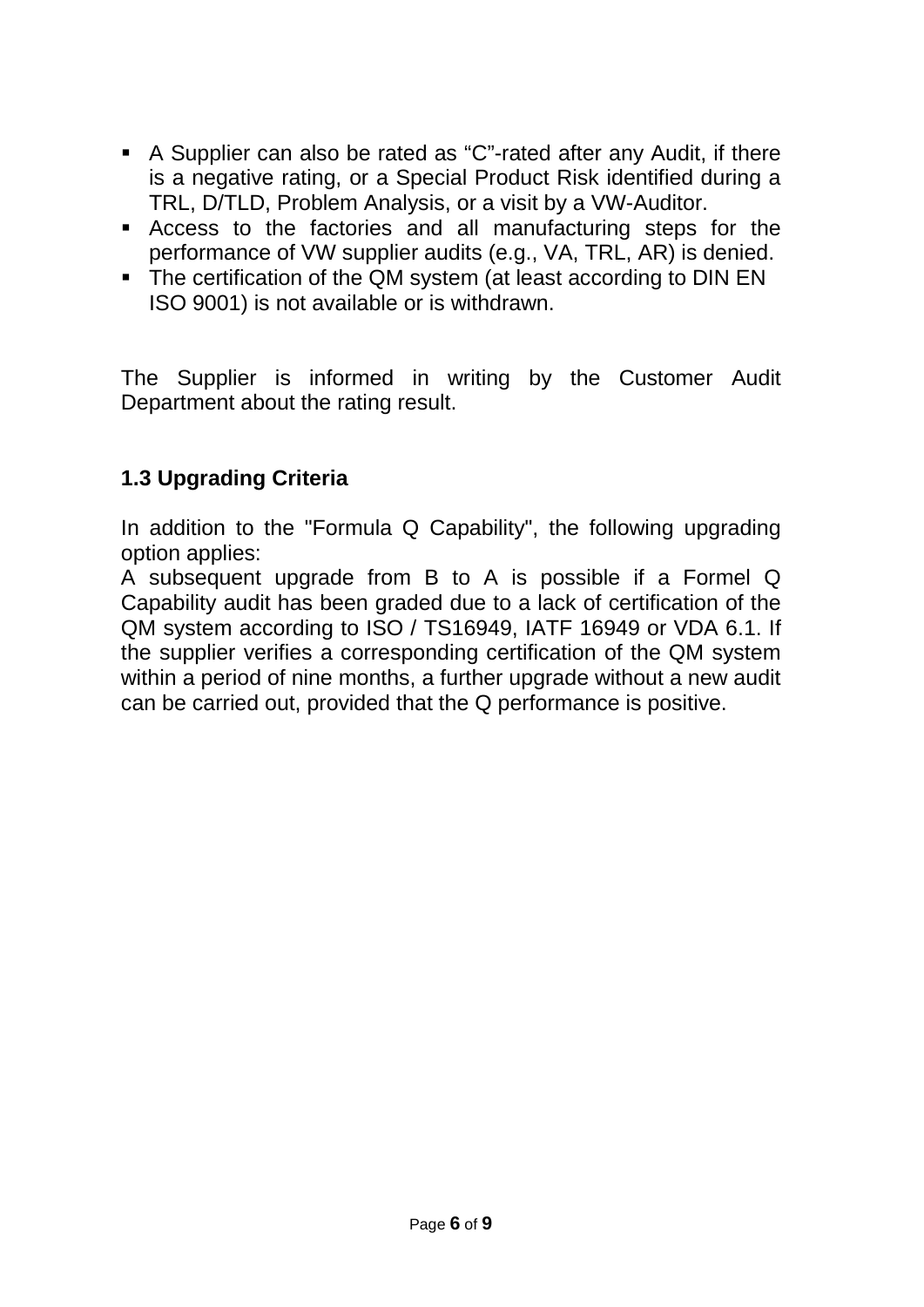# <span id="page-6-0"></span>**2 Additional Formel Q Capability Requirements that go beyond VDA 6.3 Requirements**

These requirements are additional to the questions of VDA 6.3 and must be taken into account for the assessment.

In the process audit, the component and process-specific requirements of Volkswagen AG must be taken into account (including technical drawing, TL, PV, TLD, Q-Specifications).

For more information on assigning individual points, see this table:

| <b>Reference</b><br>question in<br>$VDA$ 6.3 | <b>Evaluation Relevant Requirements</b>                                                                                                                                                                                                                                                                                                                                                                                                                                                                             |
|----------------------------------------------|---------------------------------------------------------------------------------------------------------------------------------------------------------------------------------------------------------------------------------------------------------------------------------------------------------------------------------------------------------------------------------------------------------------------------------------------------------------------------------------------------------------------|
| 5.1                                          | In the selection of suppliers and the assessment of<br>the quality capability during the project and the<br>series, process audits must be planned and<br>implemented according to Formula Q Capability<br>(VDA6.3) (depending on the risk classification of the<br>component and, if applicable, quality framework<br>agreements, see "Formula Q Konkret", chapter 1.4)                                                                                                                                            |
| 5.2                                          | A product safety responsible representative (PSB) for<br>each individual step in the supply chain must be<br>nominated.                                                                                                                                                                                                                                                                                                                                                                                             |
| 5.7                                          | • The audits in the supply chain must by conducted by<br>certified VDA 6.3 auditors.<br>Proof of the "certified process auditor" is provided by<br>the VDA auditor card with the inclusion of the auditor<br>in the VDA QMC database or by proof of the auditor<br>training according to VDA 6.3 by an accredited<br>personnel certifier according to DIN EN ISO 17024.<br>Alternatively, the regulation for "Formula Q<br>Capability" applies to the qualification requirements<br>for auditors for the self-audit |
| 6.2.3                                        | • The supplier is obliged to include all special features<br>(eg TLD characteristics) specified by the customer in<br>his approach for monitoring special features.<br>Comment: If<br>the<br>supplier uses<br>different<br>a<br>identification for his documents and records, he is<br>required to utilise a correlation matrix for the                                                                                                                                                                             |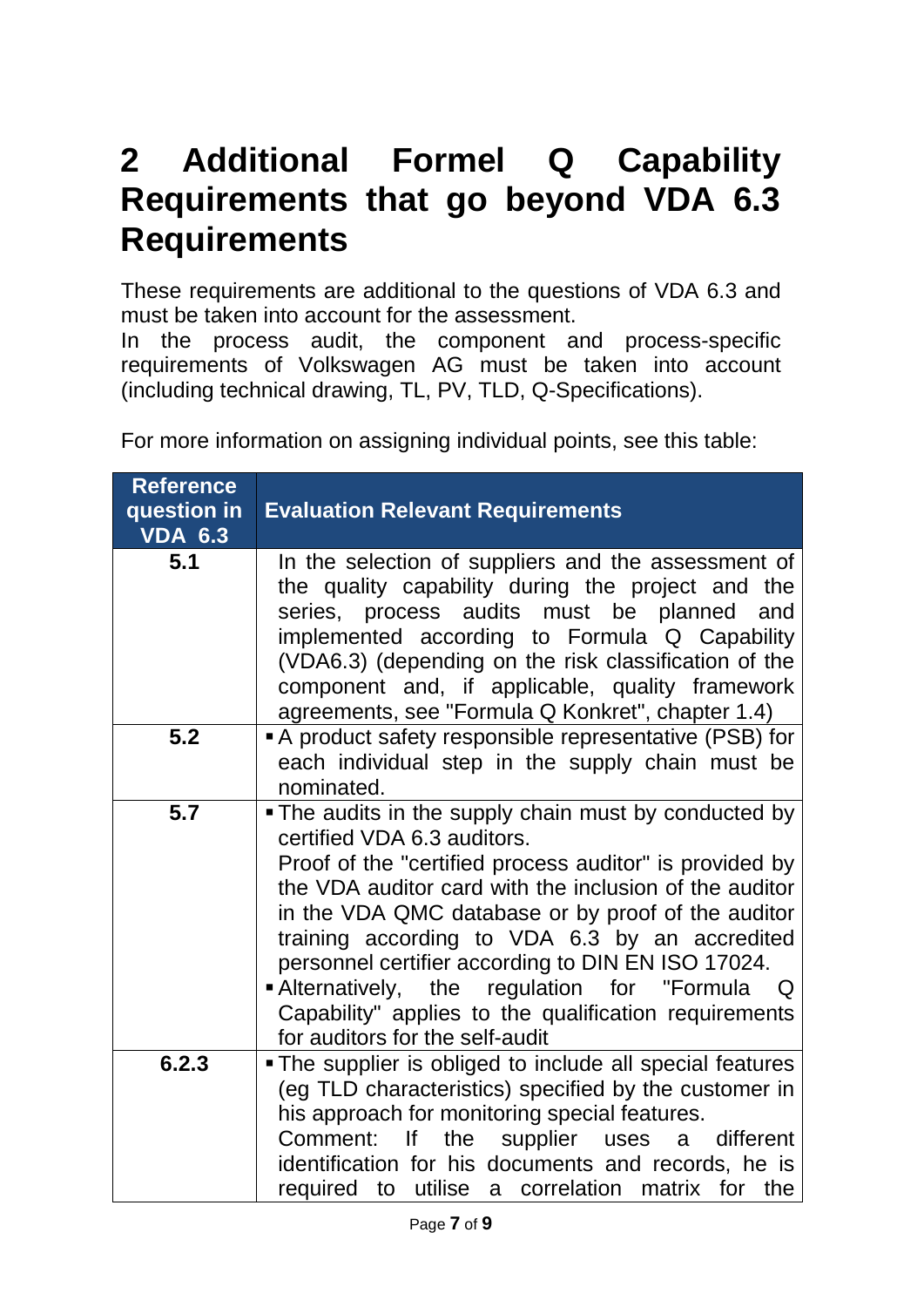|       | obligatory identification symbols (e.g. overview matrix                                  |
|-------|------------------------------------------------------------------------------------------|
|       | with identity symbols for each individual customer                                       |
|       | and their internal identity symbols); the document                                       |
|       | shall be kept as a controlled document.                                                  |
|       | Including Sub-Suppliers.                                                                 |
|       | <b>Tracking list for all "D/TLD parts of the Customers."</b>                             |
|       | ■ Perform a D / TLD self-assessment at least once a                                      |
|       | year. The self-assessment must not be longer than                                        |
|       | 12 months apart.                                                                         |
|       | • Compliance of labelling of Products with National and                                  |
|       | International conformity requirements. (e.g. ABG-                                        |
|       | requiring components CCC, ECE, DOT)                                                      |
|       | Controlling<br>the functional relevant dimensions                                        |
|       | according to the catalogue for functional dimensions.                                    |
| 6.4.1 | • Controllers for process-influencing parameters must                                    |
|       | be protected against unauthorized interference.                                          |
| 6.4.3 | Suitability of Inspection Processes - consideration of                                   |
|       | Measuring accuracy in the Inspection Processes                                           |
|       | (VW10119).                                                                               |
|       | VDA Volume 5.                                                                            |
| 6.5.2 | Process Capability review for<br>measurable                                              |
|       | characteristics (VW10131).                                                               |
| 6.5.4 | • Product audits according to VDA 6.5, at least                                          |
|       | annually. Consideration of essential features, main,                                     |
|       | connection and functional dimensions, marking and                                        |
|       | packaging.                                                                               |
|       | • Compliance of labelling of Products with National and                                  |
|       | International conformity requirements.(e.g. ABG-                                         |
|       | requiring components CCC, ECE, DOT). Proof of                                            |
|       | valid certificates.                                                                      |
| 6.6.1 | Outsourced process steps (additional product risks in                                    |
|       | the transport chain, eg through parts handling,                                          |
|       | transport routes, etc.).                                                                 |
|       | ■ First-In First-Out (FiFo).                                                             |
| 6.6.4 |                                                                                          |
|       | . The Quality Performance in series needs to<br>be<br>continuously<br>and<br>documented. |
|       | assessed                                                                                 |
|       | Corresponding data Information and experiences are                                       |
|       | to be used for product improvement, production                                           |
|       | optimization and supplier evaluation.                                                    |
| 7.1   | OM-System Certification ISO/TS 16949 / IATF 16949                                        |
|       | alternatively VDA 6.1, but at least DIN EN ISO 9001                                      |
|       | certification by an accredited certification company.                                    |